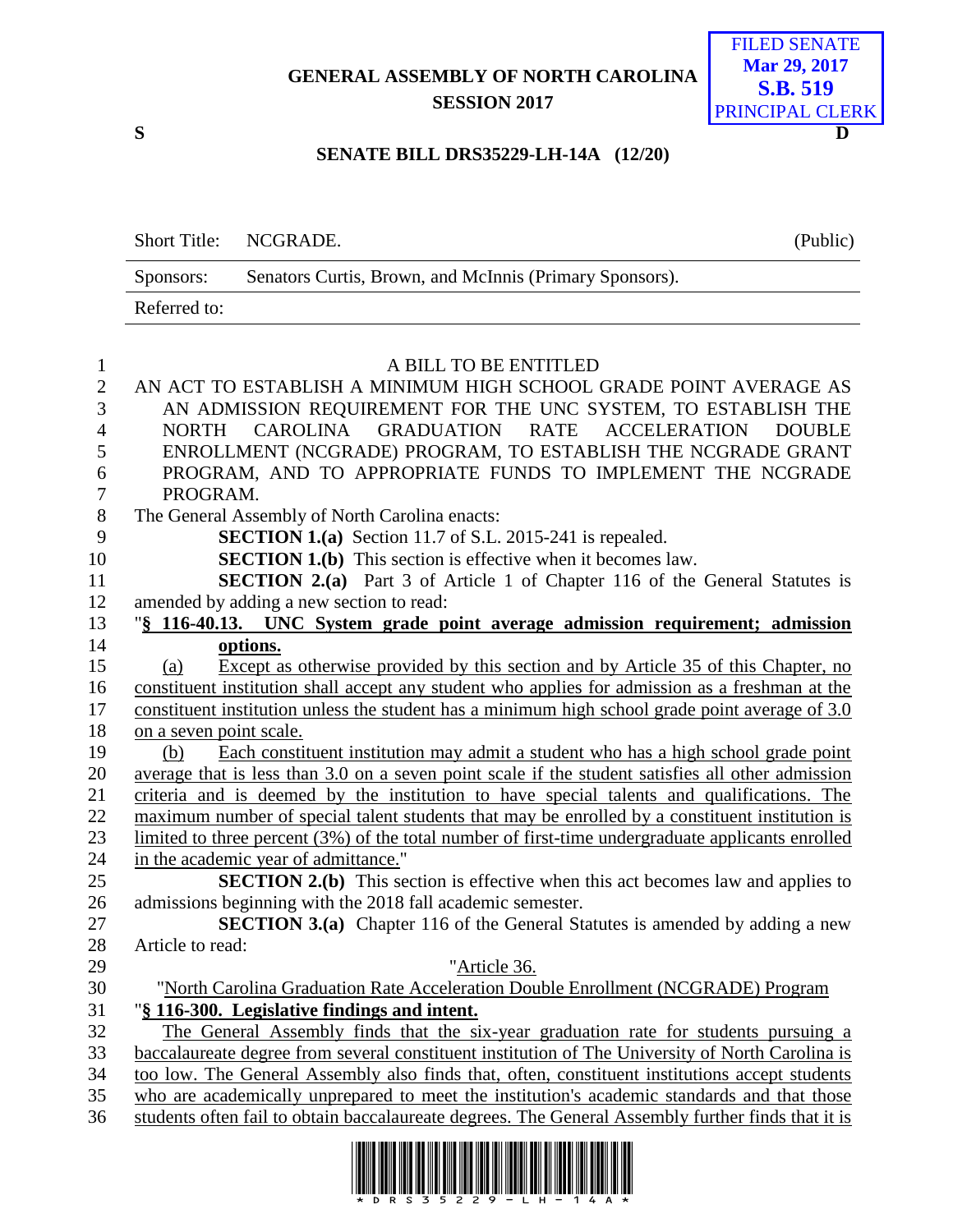## **General Assembly Of North Carolina Session 2017**

| $\mathbf{1}$     | important to design and implement a program for the purpose of achieving the following goals:                                                                                                         |  |  |  |  |
|------------------|-------------------------------------------------------------------------------------------------------------------------------------------------------------------------------------------------------|--|--|--|--|
| $\overline{2}$   | to assist more students to obtain a baccalaureate degree within a shorter time period; to provide                                                                                                     |  |  |  |  |
| 3                | students with a college education at significantly lower costs for both the student and the State;                                                                                                    |  |  |  |  |
| $\overline{4}$   | to help decrease the amount of debt resulting from loans that a student may owe upon                                                                                                                  |  |  |  |  |
| 5                | graduation; to provide a student with an interim degree that may increase a student's job                                                                                                             |  |  |  |  |
| $\sqrt{6}$       | opportunities if the student chooses not to continue postsecondary education; and to provide                                                                                                          |  |  |  |  |
| $\boldsymbol{7}$ | easier access to academic counseling that will assist a student in selecting coursework that                                                                                                          |  |  |  |  |
| $\,8\,$          | reflects the student's educational and career goals and helps the student succeed academically.                                                                                                       |  |  |  |  |
| 9                | "§ 116-301. North Carolina Graduation Rate Acceleration Double Enrollment Program                                                                                                                     |  |  |  |  |
| 10               | (NCGRADE) established.                                                                                                                                                                                |  |  |  |  |
| 11               | NCGRADE Established. - The Board of Governors of The University of North<br>(a)                                                                                                                       |  |  |  |  |
| 12               | Carolina in conjunction with the State Board of Community Colleges shall establish the North                                                                                                          |  |  |  |  |
| 13               | Carolina Graduation Rate Acceleration Double Enrollment Program (NCGRADE). NCGRADE                                                                                                                    |  |  |  |  |
| 14               | shall be a double enrollment admission program that allows an eligible student with a high                                                                                                            |  |  |  |  |
| 15               | school grade point average of 2.5 to 2.99 on a seven point scale to be accepted for admission at                                                                                                      |  |  |  |  |
| 16               | a constituent institution that is a NCGRADE participant provided the student also enrolls at a                                                                                                        |  |  |  |  |
| 17               | community college designated as a NCGRADE partner for that constituent institution and                                                                                                                |  |  |  |  |
| 18               | satisfies all other admission criteria of the constituent institution. While NCGRADE is                                                                                                               |  |  |  |  |
| 19               | designed to focus on students that graduate with a high school grade point average of 2.5 to                                                                                                          |  |  |  |  |
| 20               | 2.99 on a seven point scale, an eligible student with a high school grade point average of 3.0 or                                                                                                     |  |  |  |  |
| 21               | higher on a seven point scale may also apply for admission and be accepted through                                                                                                                    |  |  |  |  |
| 22               | NCGRADE rather than through a direct admission process at a NCGRADE constituent                                                                                                                       |  |  |  |  |
| 23               | institution. The provisions of this Article apply to any student accepted through the NCGRADE                                                                                                         |  |  |  |  |
| 24               | admission process.                                                                                                                                                                                    |  |  |  |  |
| 25               | Eligibility of Student. $-$ To be eligible to be admitted to a NCGRADE constituent<br>(b)                                                                                                             |  |  |  |  |
| 26               | institution, a student must satisfy all of the following criteria:                                                                                                                                    |  |  |  |  |
| 27               | Be a legal resident as defined by G.S. 116-143.1.<br>(1)                                                                                                                                              |  |  |  |  |
| 28               | Satisfy all admission criteria for the constituent institution, with the<br>(2)                                                                                                                       |  |  |  |  |
| 29               | exception of the minimum high school GPA of 3.0 on a seven point scale;                                                                                                                               |  |  |  |  |
| 30               | however, the student must have a high school GPA of at least 2.5 on a seven                                                                                                                           |  |  |  |  |
| 31               | point scale.                                                                                                                                                                                          |  |  |  |  |
| 32               | Enroll in a community college designated as a partner with the constituent<br>(3)                                                                                                                     |  |  |  |  |
| 33               | institution for purposes of NCGRADE.                                                                                                                                                                  |  |  |  |  |
| 34               | Enrollment Status of NCGRADE Student; Associate Degree Requirement; Tuition<br>(c)                                                                                                                    |  |  |  |  |
| 35<br>36         | Rate; Time Limitations. - A student accepted at a constituent institution through NCGRADE is                                                                                                          |  |  |  |  |
| 37               | enrolled as a freshman at both the constituent institution and the partner community college that<br>the student attends. A student must, within three years from the date of enrollment at a partner |  |  |  |  |
| 38               | community college, earn an associate degree from a partner community college in order to                                                                                                              |  |  |  |  |
| 39               | continue to be classified as a NCGRADE student and to be eligible to enroll in credit courses at                                                                                                      |  |  |  |  |
| 40               | the constituent institution through NCGRADE and receive a NCGRADE grant pursuant to                                                                                                                   |  |  |  |  |
| 41               | G.S. 116-302.                                                                                                                                                                                         |  |  |  |  |
| 42               | A NCGRADE student who obtains an associate degree pursuant to this section must enroll                                                                                                                |  |  |  |  |
| 43               | as a full-time student at the NCGRADE constituent institution within one year of the date that                                                                                                        |  |  |  |  |
| 44               | the student is awarded an associate degree from the partner community college. For purposes of                                                                                                        |  |  |  |  |
| 45               | NCGRADE, a student enrolled in a NCGRADE constituent institution must be enrolled in at                                                                                                               |  |  |  |  |
| 46               | least 15 credit hours at the constituent institution to be considered a full-time student.                                                                                                            |  |  |  |  |
| 47               | A NCGRADE student shall be charged the community college tuition rate until the student                                                                                                               |  |  |  |  |
| 48               | transfers to the constituent institution and officially enrolls as a full-time student at the                                                                                                         |  |  |  |  |
| 49               | constituent institution.                                                                                                                                                                              |  |  |  |  |
| 50               | The State Board of Community Colleges, in consultation with the Board of<br>(d)                                                                                                                       |  |  |  |  |
| 51               | Governors of The University of North Carolina, shall adopt rules to ensure that a student                                                                                                             |  |  |  |  |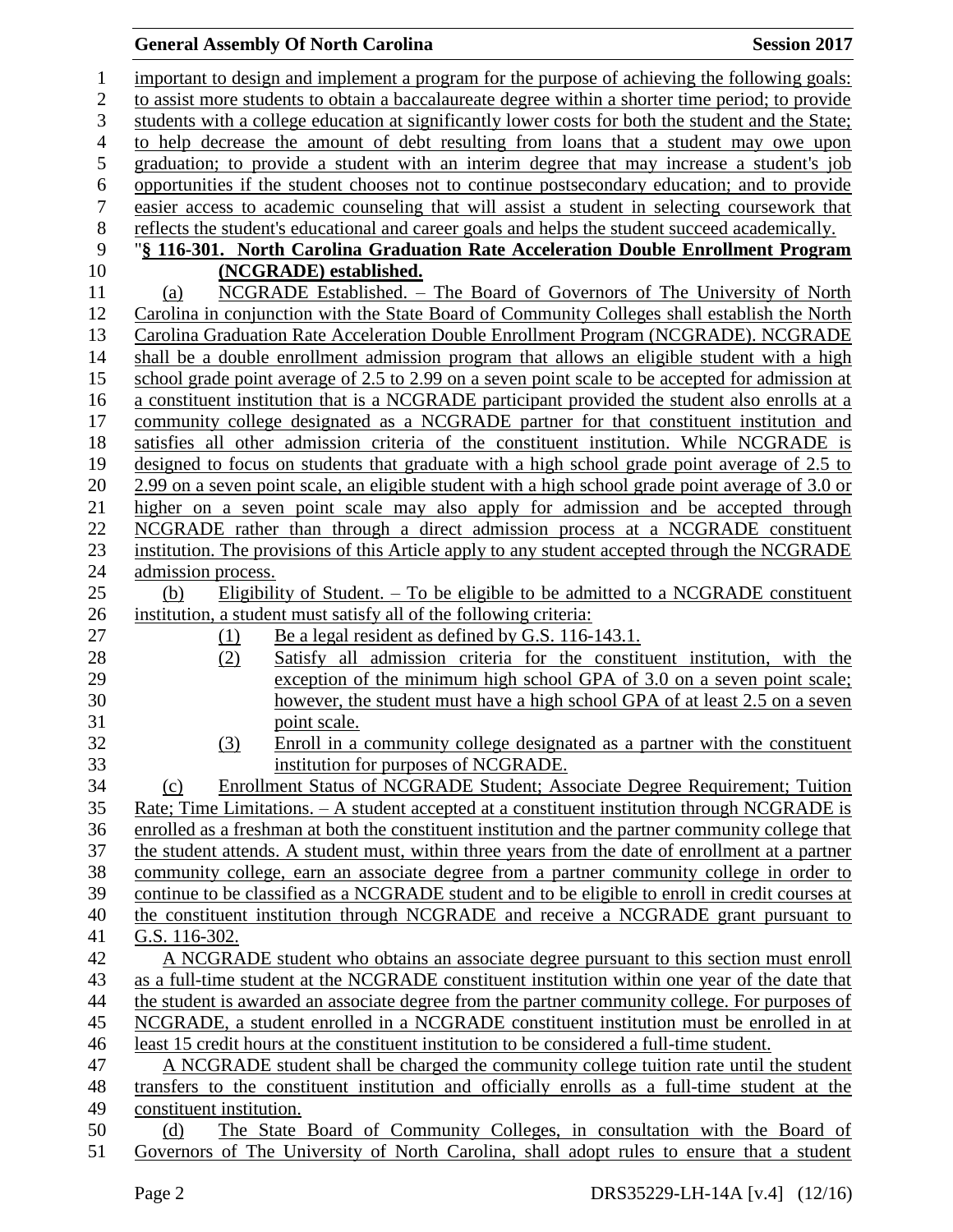|                                                                                                                                                                                               | <b>General Assembly Of North Carolina</b>                                                             | <b>Session 2017</b> |  |  |  |
|-----------------------------------------------------------------------------------------------------------------------------------------------------------------------------------------------|-------------------------------------------------------------------------------------------------------|---------------------|--|--|--|
|                                                                                                                                                                                               |                                                                                                       |                     |  |  |  |
| participating in NCGRADE is provided counseling and assistance in selecting coursework that<br>reflects the student's educational and career goals and that provides a smooth transition from |                                                                                                       |                     |  |  |  |
| the community college to the constituent institution.                                                                                                                                         |                                                                                                       |                     |  |  |  |
|                                                                                                                                                                                               |                                                                                                       |                     |  |  |  |
| § 116-302. NCGRADE Grant Fund established.<br>There is established the NCGRADE Grant Fund which shall be administered by the<br>(a)                                                           |                                                                                                       |                     |  |  |  |
|                                                                                                                                                                                               | North Carolina State Education Assistance Authority. The funds in the NCGRADE Grant Fund              |                     |  |  |  |
|                                                                                                                                                                                               |                                                                                                       |                     |  |  |  |
|                                                                                                                                                                                               | are nonreverting and shall be used as provided by this section.                                       |                     |  |  |  |
| (b)                                                                                                                                                                                           | In addition to all other financial assistance made available to a to student attending a              |                     |  |  |  |
|                                                                                                                                                                                               | constituent institution, there is granted to each full-time student who is enrolled and taking        |                     |  |  |  |
|                                                                                                                                                                                               | credit hours at a constituent institution as a NCGRADE participant the sum of one thousand            |                     |  |  |  |
|                                                                                                                                                                                               | dollars (\$1,000) each academic semester.                                                             |                     |  |  |  |
| (c)                                                                                                                                                                                           | In order to continue to be eligible for a grant, the student must do all of the                       |                     |  |  |  |
| following:                                                                                                                                                                                    |                                                                                                       |                     |  |  |  |
| <u>(1)</u>                                                                                                                                                                                    | Make satisfactory academic progress toward earning a baccalaureate degree.                            |                     |  |  |  |
| (2)                                                                                                                                                                                           | Maintain a course load of at least 15 credit hours each academic semester, all                        |                     |  |  |  |
|                                                                                                                                                                                               | of which satisfy course requirements for a baccalaureate degree.                                      |                     |  |  |  |
| (3)                                                                                                                                                                                           | Provide an affirmative statement to the constituent institution that the student                      |                     |  |  |  |
|                                                                                                                                                                                               | does not have a felony conviction.                                                                    |                     |  |  |  |
| (d)                                                                                                                                                                                           | The grants provided for in this section shall be used as follows: to help pay for                     |                     |  |  |  |
|                                                                                                                                                                                               | tuition, and, if additional funds remain after paying the tuition for a student, to help pay for      |                     |  |  |  |
|                                                                                                                                                                                               | fees. The grants provided for in this section shall be administered by the State Education            |                     |  |  |  |
|                                                                                                                                                                                               | Assistance Authority pursuant to rules adopted by the State Education Assistance Authority not        |                     |  |  |  |
|                                                                                                                                                                                               | inconsistent with this section. The State Education Assistance Authority shall not approve any        |                     |  |  |  |
|                                                                                                                                                                                               | grant until it receives proper certification from the constituent institution that the student        |                     |  |  |  |
|                                                                                                                                                                                               | applying for the grant is an eligible student who is enrolled for at least 15 credit hours at the     |                     |  |  |  |
|                                                                                                                                                                                               | constituent institution. Upon receipt of the certification, the State Education Assistance            |                     |  |  |  |
|                                                                                                                                                                                               | Authority shall remit at the times as it prescribes the grant to the constituent institution on       |                     |  |  |  |
|                                                                                                                                                                                               | behalf, and to the credit, of the student.                                                            |                     |  |  |  |
| (e)                                                                                                                                                                                           | In the event a student on whose behalf a grant has been paid is not enrolled and                      |                     |  |  |  |
|                                                                                                                                                                                               | carrying a minimum academic load of 15 credit hours as of the tenth classroom day following           |                     |  |  |  |
|                                                                                                                                                                                               | the beginning of the school term for which the grant was paid, the constituent institution shall      |                     |  |  |  |
|                                                                                                                                                                                               | refund the full amount of the grant to the State Education Assistance Authority.                      |                     |  |  |  |
| (f)                                                                                                                                                                                           | In the event there are not sufficient funds to provide each eligible student with a full              |                     |  |  |  |
| grant:                                                                                                                                                                                        |                                                                                                       |                     |  |  |  |
| (1)                                                                                                                                                                                           | The Board of Governors of The University of North Carolina, with the                                  |                     |  |  |  |
|                                                                                                                                                                                               | approval of the Office of State Budget and Management, may transfer                                   |                     |  |  |  |
|                                                                                                                                                                                               | available funds to meet the needs of the programs provided by this section;                           |                     |  |  |  |
|                                                                                                                                                                                               | and                                                                                                   |                     |  |  |  |
| (2)                                                                                                                                                                                           | Each eligible student shall receive a pro rata share of funds then available for                      |                     |  |  |  |
|                                                                                                                                                                                               | the remainder of the academic semester within the fiscal period covered by                            |                     |  |  |  |
|                                                                                                                                                                                               |                                                                                                       |                     |  |  |  |
|                                                                                                                                                                                               | the current appropriation.                                                                            |                     |  |  |  |
|                                                                                                                                                                                               | "§ 116-303. Semester limitation on eligibility for grant.                                             |                     |  |  |  |
| (a)                                                                                                                                                                                           | A student shall not receive a NCGRADE grant under this Article for more than four                     |                     |  |  |  |
|                                                                                                                                                                                               | full-time academic semesters. For purposes of this Article a full-time academic semester at a         |                     |  |  |  |
|                                                                                                                                                                                               | constituent institution is at least 15 credit hours.                                                  |                     |  |  |  |
| (b)                                                                                                                                                                                           | Upon application by a student, the constituent institution may grant a waiver to the                  |                     |  |  |  |
|                                                                                                                                                                                               | student who may then receive a grant for the equivalent of one additional full-time academic          |                     |  |  |  |
|                                                                                                                                                                                               | semester if the student demonstrates that any of the following have substantially disrupted or        |                     |  |  |  |
|                                                                                                                                                                                               | interrupted the student's pursuit of a baccalaureate degree: (i) a military service obligation, (ii)  |                     |  |  |  |
|                                                                                                                                                                                               | serious medical debilitation, (iii) a short-term or long-term disability, or (iv) other extraordinary |                     |  |  |  |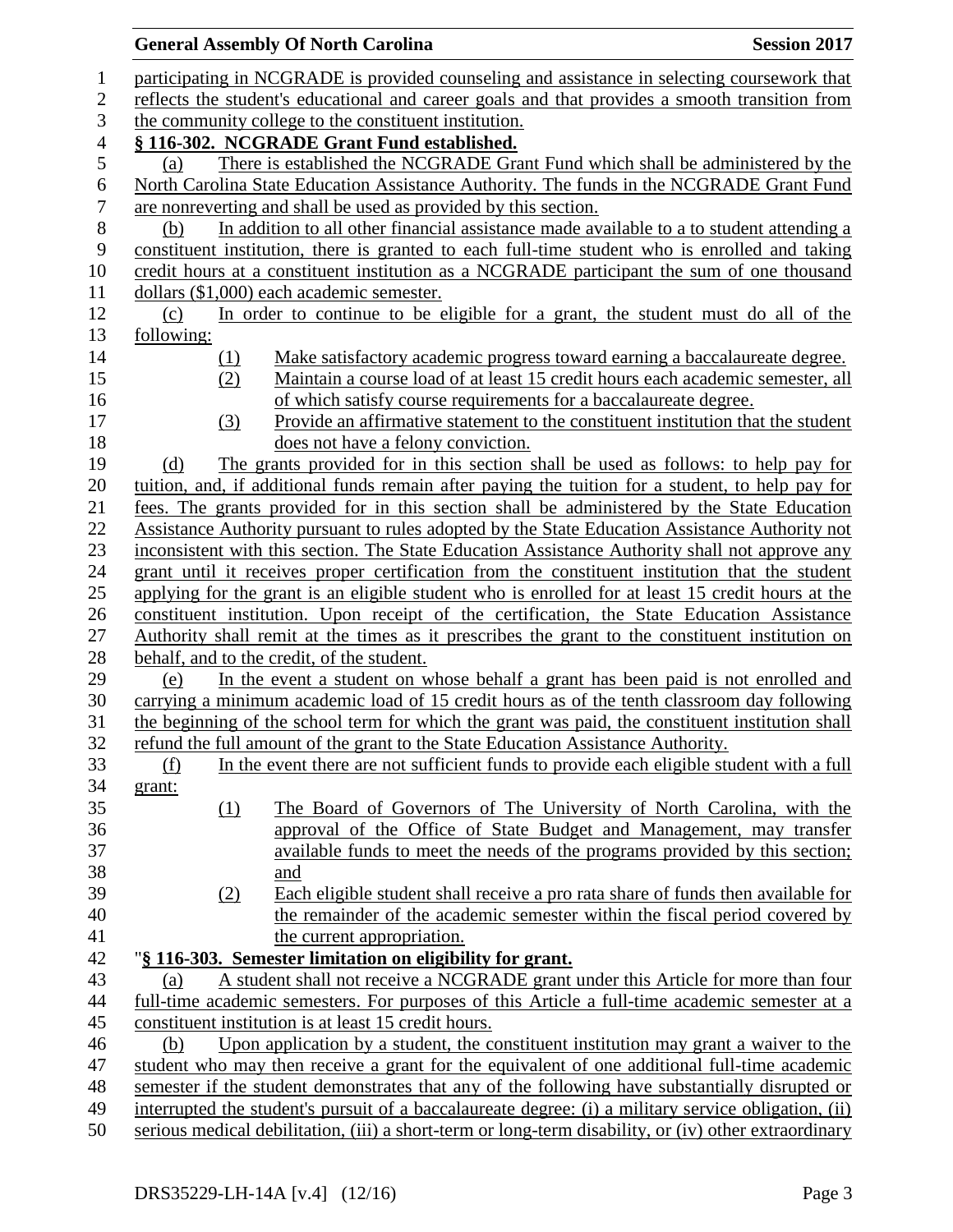hardship. The constituent institution shall establish policies and procedures to implement the waiver provided by this subsection."

 **SECTION 3.(b)** This section is effective when it becomes law and applies to admissions beginning with the 2018 fall academic semester.

 **SECTION 4.(a)** NCGRADE Constituent Institutions. – The Board of Governors shall annually review the enrollment records of the first-time, freshmen class enrolled by each constituent institution over a three-year period of time, beginning with the 2013-2014 academic year to determine the average high school grade point average of students accepted during that time period. Any constituent institution that had an average over that three-year period of first-time, freshmen classes in which more than five percent (5%) of the students enrolled had a high school grade point average of less than 3.0 on a seven point scale shall be required to participate in NCGRADE.

 **SECTION 4.(b)** Partnership With Community Colleges. – Each NCGRADE constituent institution shall identify four community colleges to participate in NCGRADE as partners with the constituent institution. Any community college requested by a constituent institution to partner with that institution for the NCGRADE program shall do so. A community college may be partnered with more than one constituent institution.

 One of the roles of the partner community colleges shall be to prepare any student enrolled through NCGRADE to be academically competitive and successful in the student's studies at both the community college and the constituent institution.

 **SECTION 4.(c)** Campus Life. – Each NCGRADE constituent institution and its partner community colleges shall work together to include NCGRADE students as part of the community and student body of the constituent institution. The constituent institution shall issue a student identification card to each NCGRADE student and shall also provide NCGRADE students attending the community college with the same opportunity to live on campus at the constituent institution as provided to all other students enrolled at the constituent institution. The constituent institution shall also make available to NCGRADE students membership in clubs and organizations sponsored by the constituent institution, including service clubs, sports clubs, honor societies, art groups, and other similar organizations. The partner community colleges shall develop satellite clubs on the campuses of the community colleges to make it easier for NCGRADE students to participate in campus activities offered by the constituent institution.

 **SECTION 4.(d)** Implementation. – NCGRADE shall be implemented by the 2018-2019 academic year and shall apply to student applications and admissions policies for the 2018 fall academic semester and each subsequent academic semester.

 **SECTION 5.(a)** There is appropriated from the General Fund to the Board of Governors of The University of North Carolina the sum of six hundred thousand dollars (\$600,000) for the 2017-2018 fiscal year to design and implement the NCGRADE program.

 **SECTION 5.(b)** There is appropriated from the General Fund to the State Board of Community Colleges the sum of six hundred thousand dollars (\$600,000) for the 2017-2018 fiscal year to design and implement the NCGRADE program.

 **SECTION 5.(c)** There is appropriated from the General Fund to the NCGRADE Grant Fund established by G.S. 116-302, as enacted by Section 3 of this act, the sum of three million eight hundred sixty thousand dollars (\$3,860,000) for the 2018-2019 fiscal year.

 **SECTION 5.(d)** There is appropriated from the General Fund to the Board of Governors of The University of North Carolina the sum of nine million dollars (\$9,000,000) for the 2017-2018 fiscal year and the sum of nine million dollars (\$9,000,000) for the 2018-2019 fiscal year to be used for the support of NCGRADE.

 **SECTION 6.** This act does not apply to the North Carolina School of Science and Mathematics or to the University of North Carolina School of the Arts.